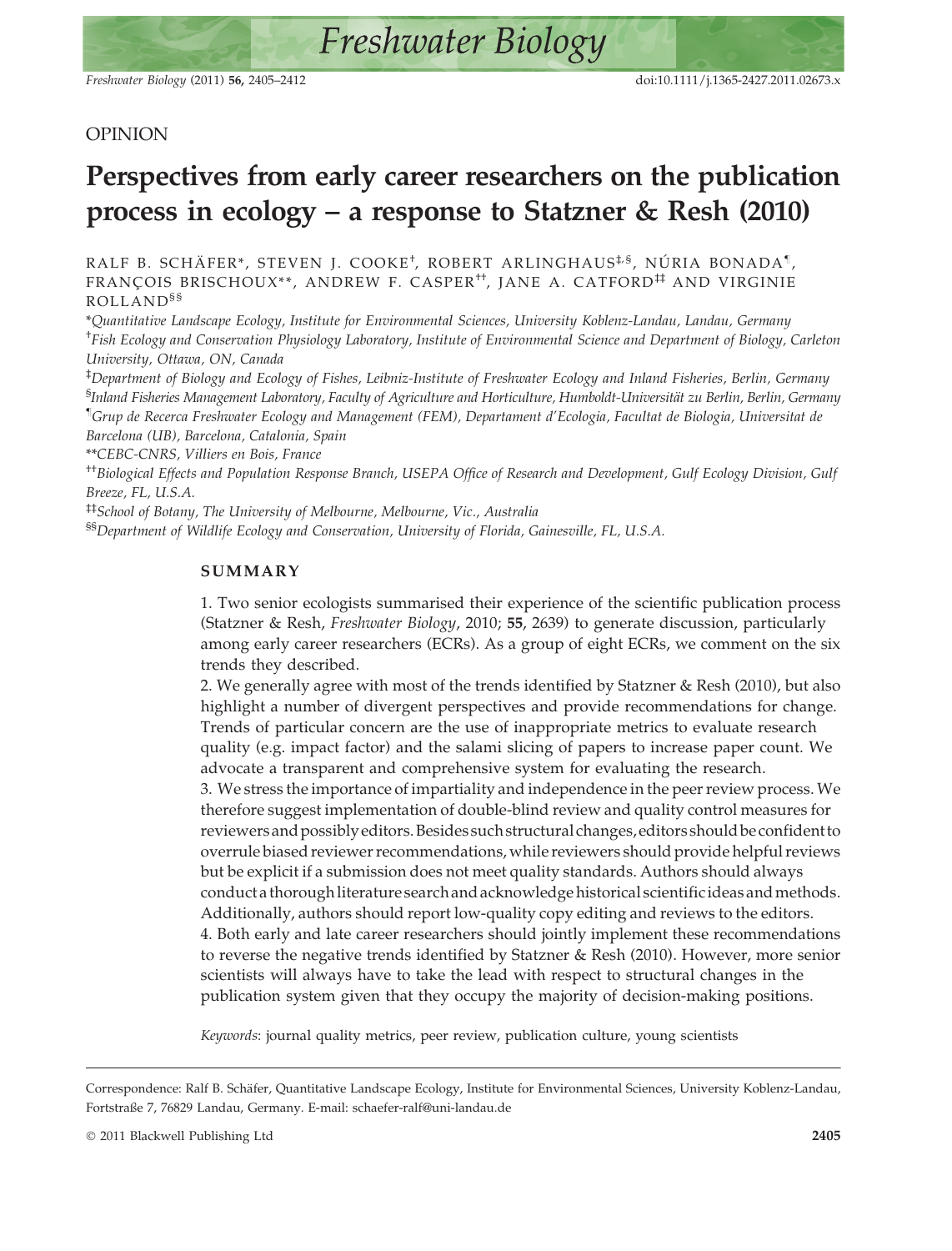#### Introduction

In a recent opinion article, two senior ecologists summarised their experience of the scientific publication process over the past 10–20 years (Statzner & Resh, 2010). They highlighted specific changes that appear to be for the worse and claimed that technical advances, financial considerations, burgeoning international collaboration and the use of journal quality metrics to rate individuals, programmes and institutions are harming the publication process. Statzner & Resh (2010) aimed at generating discussion, particularly among early career researchers (loosely defined as researchers within 10 years of completing their PhDs), who – if they share Statzner & Resh's (2010) concerns – could assist with 'countering this deteriorating situation'.

Our goal here is to comment on the issues raised by Statzner & Resh (2010) from the perspective of eight early career researchers (ECRs) working in the field of aquatic ecology. Our group originates from six countries (Canada, United States, Germany, Spain, France and Australia) and represents two professional sectors (academia and government) and both sexes. After briefly outlining what is different about the position and perspective of ECRs in the context of scientific publishing, we comment on the six trends described by Statzner & Resh (2010). In addition, we suggest ways in which the scientific publication process could improve and how ECRs can deal with the current situation.

## The particular situation of early career researchers relative to senior scientists

A goal of all scientists, independent of career stage, is to generate and disseminate new scientific knowledge. At present, in ecology, peer-reviewed journals are the major avenue for disseminating such knowledge. However, the capacity to conduct science and disseminate scientific findings is strongly influenced by career stage. For example, ECRs may face greater challenges than later career researchers (LCRs) in acquiring funds to conduct research projects. ECRs with non-permanent positions experience intense pressure to produce a high quantity of high-quality publications as they compete for fellowships, employment and tenure (Brischoux & Cook, 2009). This comes at a stage where critical communication skills are still under development. In addition, the early career tends to coincide with the human reproductive period, which increases the pressure on women in particular. At the same time, ECRs may lack experience of the publication process as well as the networks that LCRs have developed throughout their careers. Specifically, we hypothesise that, relative to their senior colleagues, ECRs are usually less likely to:

• participate in peer review as a referee (Donaldson et al., 2010);

• be involved in editorial services for peer-reviewed journals (for example, only 5 of 48 persons from the Editorial Board of Freshwater Biology are ECRs (at 16 May 2011; derived from the time since first publication or self-reported CV on the internet) and see Grod, Lortie & Budden, 2010);

• be invited as an author⁄ co-author of opinion papers, reviews and syntheses;

• be invited as an author⁄ co-author for books, book chapters or special editions;

• have the funds to pay publication fees in fee-based journals.

Because of these differences, ECRs may have a different perspective on publication trends. Since early careerists are the future, it seems important to consider their views if any changes are to be made. Below we provide our perspective on the six trends in the publication process in ecology identified by Statzner & Resh (2010).

# Trend 1 – Institutions are codifying what constitutes 'good research' in terms of what are 'good journals' and the quantity of articles

Statzner & Resh (2010) criticise the use of single metrics [e.g. impact factor (IF), quantity of articles, citation counts] by institutions such as universities, governments or granting agencies to evaluate the quality of research by individuals or institutions. We generally agree with this observation. In particular, the heavy reliance on IF to evaluate scientific quality is a source of immense concern for us. For the IF to be a valid metric of evaluating the research quality among individuals, the quality of an article (and thus the quality of the underlying science) would need to be strongly correlated with the IF of the journal it is published in. However, there is clear evidence that a journal's IF is only weakly correlated with the quality of the science it publishes in terms of citations for individual articles or scientists (Opthof, 1997; Seglen,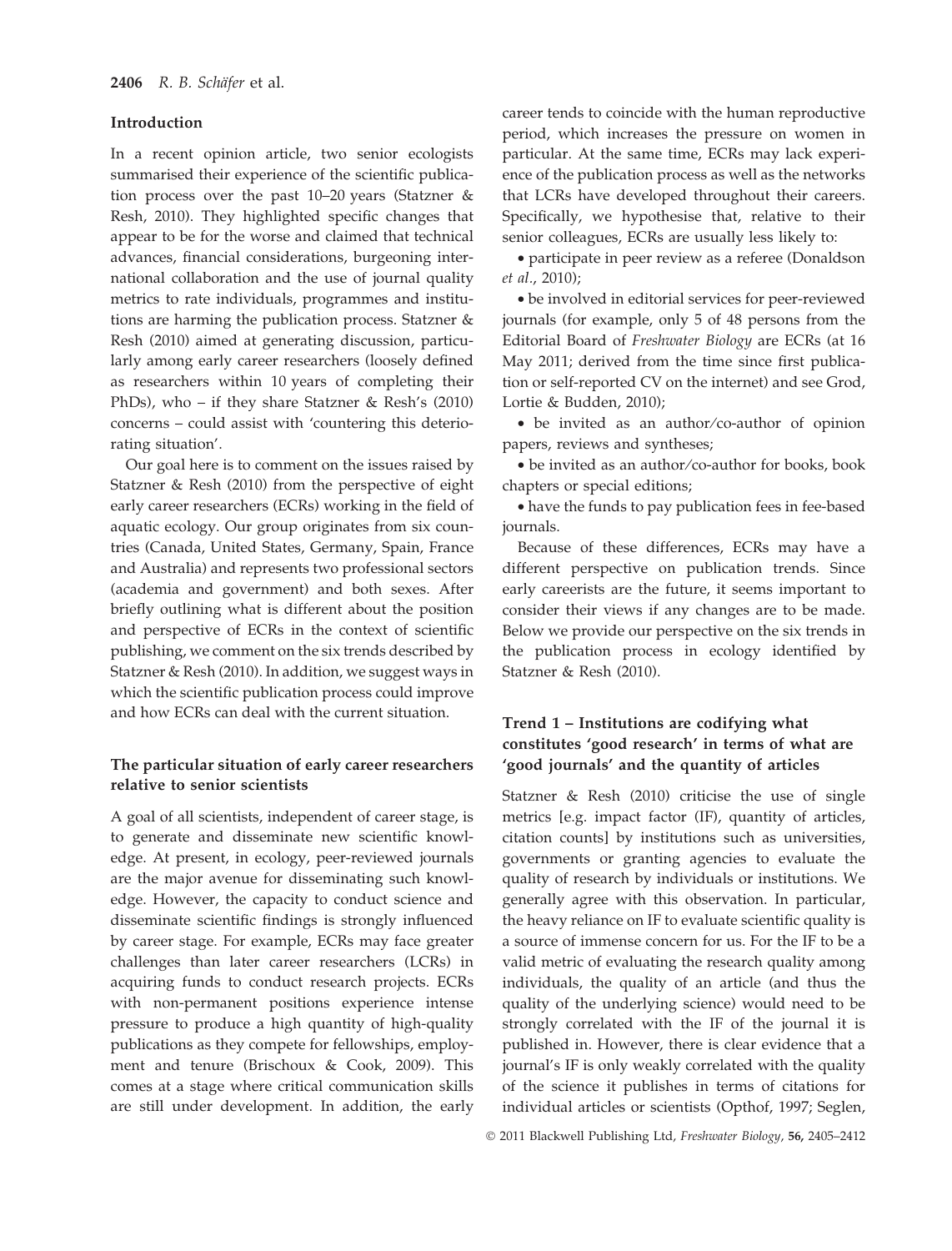1997). Moreover, absolute IFs are not comparable among scientific disciplines or even sub-disciplines of aquatic ecology (e.g. limnology, hydrology and fisheries), and all IFs are prone to inflation independent of journal quality (Neff & Olden, 2010; Rossner, van Epps & Hill, 2008).

There is a fierce competition for space in high-IF journals because of the prestige associated with publishing in them. As a result, higher IF journals tend to have lower acceptance rates, so there may be a long time between the first submission of a manuscript and its eventual publication if the manuscript is rejected from a high-IF journal. ECRs may select a journal based on speed of publication rather than journal IF more frequently, given their insecure employment and the pressure to publish a large number of articles to enhance competitiveness. In contrast, LCRs can usually more readily afford the time to receive several rejections and therefore can try to publish in higher prestige journals more often. In this respect, expectations that are codified by institutions about what constitutes good research provide a particular challenge for ECRs who are in competition with senior scientists for space in high-IF journals.

An alternative model for evaluating the quality of research and researchers, which is not directly related to the number of articles and IF, is the h-index (Hirsch, 2005). This index integrates the number of publications and citations. To consider the career length of a researcher, the h-index can be divided by the time since the first paper and the resulting ratio is called m-ratio (Hirsch, 2005). While the m-ratio may indeed represent a better single metric to measure research performance compared to the number of articles in high-IF journals, it imposes a negative bias on smaller scientific fields that have lower overall citations rates. Further, the m-ratio does not acknowledge innovative or seminal papers that can have a substantial lag phase before citations accumulate. Finally, it should not be used to compare researchers of different generations, since publication practices can change over time. For example, the main focus of many ecologists today lies on the publication of journal articles, whereas some well-known ecologists of the past (e.g. G.E. Hutchinson, A. Thienemann, R. Margalef) published their findings in books.

One of our particular concerns with metrics for the evaluation of scientific quality is their reliance on the Web of Science and (consequently) journal IFs (Rossner et al., 2008). The Web of Science considers only articles published in ISI listed journals, but many applied ecology journals or conservation and management literature are not included. As ECRs in the fields of both applied and basic ecology, we embrace the notion that some research should be directed towards achieving societal goals (e.g. the United Nations millennium development goals or the Convention of Biological Diversity 2020 targets [Perrings et al., 2010]). In terms of reaching a particular audience, the appropriate place for such research can be in applied journals that have no or lower IFs and citation rates. Indeed, because many practitioners and managers would read but not publish (or cite) papers in peer-reviewed journals e.g. North American Journal of Fisheries Management, a paper can have a large impact, which is not expressed in its citation rate (and thus does not contribute to the calculation of the h-index and m-ratio).

Arguably, the best way to evaluate research quality would involve quantitative and qualitative metrics with weights that are based on the needs of the evaluating body. Because LCRs currently dominate bodies that conduct evaluations, they are responsible for promoting changes in the system (Brischoux & Cook, 2009) and we strongly urge them to counter the trends identified, e.g. institutions judging what constitutes high scientific quality based on a limited set of biased indices.

For ECRs, we recommend journal selection based on audience and reputation in a wider sense rather than exclusively on metrics such as the IF. Although an occasional paper in a high-IF journal may be wise to satisfy expectations of some institutions, ECRs should target the most suitable journals to avoid rejection and 'trickling through the system' (Statzner & Resh, 2010). Not every paper can be seminal, and lower 'impact' studies can provide training for ECRs and are usually the starting point for more significant studies. Therefore, we strongly encourage ECRs to publish in both low- and high-IF journals. In the long term, an ECR should aim to develop a clear research programme and identity and to write synthetic, comprehensive papers that build up a good reputation among peers rather than focus on quantitative criteria such as the number of articles or the IF of a journal.

Finally, Statzner & Resh (2010) questioned whether increased publication pressure codified by institutions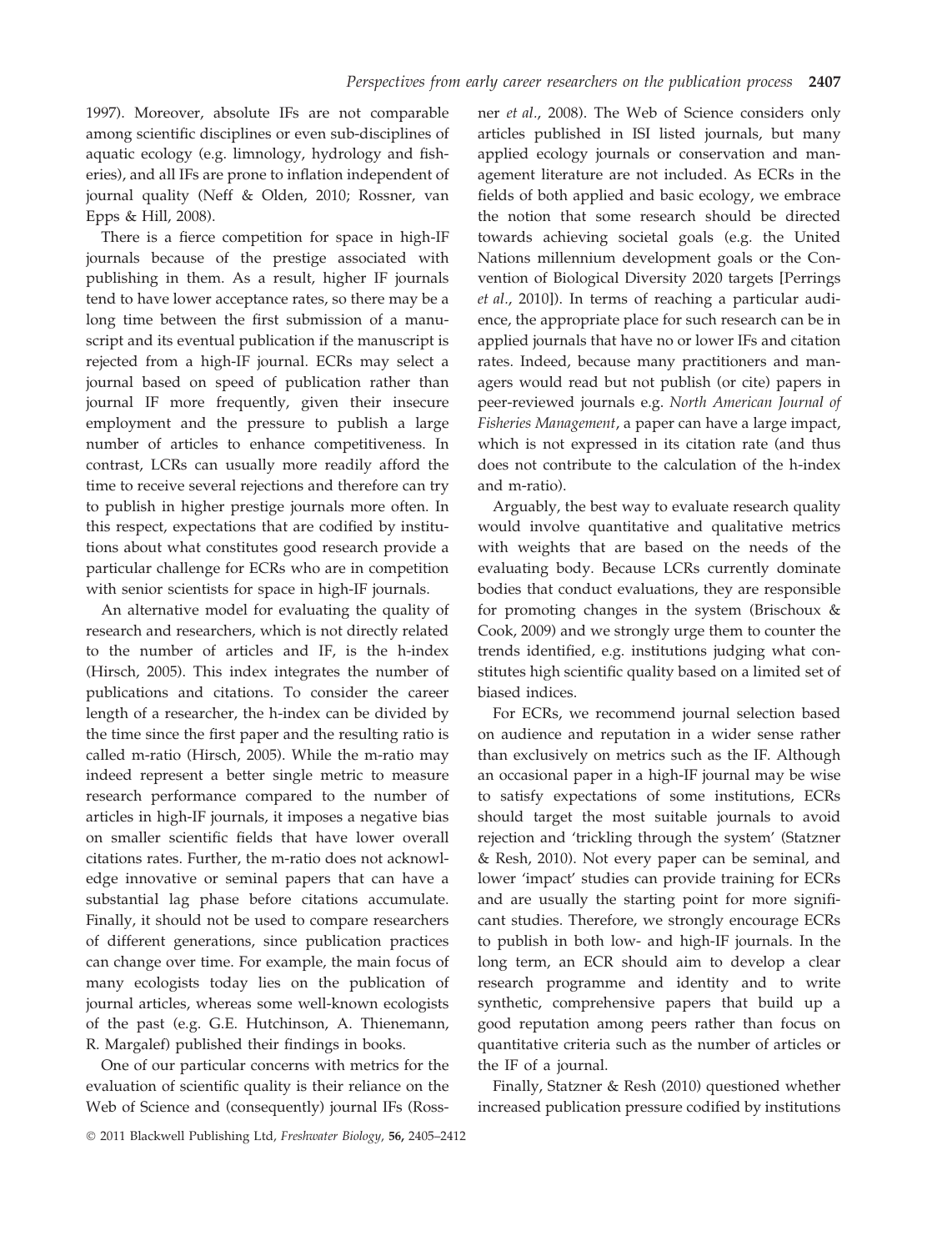#### 2408 R. B. Schäfer et al.

and peers decreases the attractiveness of careers in ecology. As ECRs, we admit that pursuing a scientific career imposes a high workload and that the publish-orperish atmosphere may deter some people (Brischoux & Cook, 2009). Nevertheless, most early careerists regard their path as a vocation rather than only as a profession and it certainly offers more opportunities than 100 years ago (Weber, 1922). Furthermore, the situation is not specific to academia since workload has risen overall in most professions and countries in the last decades (Sennet, 2007). Finally, the general trend towards evaluating the research quality can make the filling of positions more transparent and the research career open to planning by ECRs. We therefore disagree with Statzner & Resh (2010) that the attractiveness of research as a career path is necessarily decreasing.

#### Trend 2 – Editors want to publish shorter articles

As mentioned by Statzner & Resh (2010), salami slicing (i.e. splitting large complex manuscripts into smaller units) has become more common as a result of (i) the pressure to increase one's publication count (see Trend 1) and (ii) journals requiring shorter articles. As ECRs, we lack a long-term perspective, but have nevertheless witnessed editorial policies that focus on short articles, and some of us have engaged in salami slicing to increase publication count.

A long-term solution is to promote quality independently of quantity and consider this criterion in job placements and research funding. For example, the German Science Foundation (DFG) and the US Department of Defense's Environmental Research Programmes have adopted rules limiting the number of articles by principal investigators listed in applications, to emphasise their focus on quality rather than quantity of publications. Regarding article length, online appendices, if easily accessible, represent a good option for describing additional details of methods (despite journal page limits) and they help to reduce repetition of method descriptions published in separate papers (Statzner & Resh, 2010). Conversely, journals could opt to become exclusively digital. This would alleviate pressure on paper limits, be more environmentally friendly and would reduce expense for journal publishers. As ECRs, we mainly use electronic databases for literature research and note that (for us) printed versions of journals are becoming expendable.

Like Statzner & Resh (2010), we recommend to those both in early and late career that all relevant information and insights generated are published, but in a way that does not promote salami slicing. For more complex studies, we suggest submitting papers to journals that do not impose page limits or allow for extensive appendices to facilitate detailed method description and citation of all relevant work. Independent of whether a journal has page limits, the studies should always be written as clearly and concisely as possible to allow for understanding by the reader.

## Trend 3 – The power of reviewers to accept or reject an article has increased

We largely agree with the claim of Statzner & Resh (2010) that editors seem increasingly to rely on reviewers in their decision to accept or reject a paper, which increases the decision power of reviewers. Reasons for this include the high number of manuscripts handled by editors (who often also hold other positions), limited journal space and that editors cannot be experts in all fields (Grod et al., 2010). The trend towards an increasing power for reviewers would not be overly problematic if the quality of the current peer review system was sufficiently high and if reviewers were more aware of journal objectives and target audiences. However, despite peer review, there are still a substantial number of errors in publications (Wager & Jefferson, 2001; Lombardi & Hurlbert, 2009), in addition to major methodical flaws that can remain undetected (Baxt et al., 1998; Schroter et al., 2008; Mayer-Pinto et al., 2010).

Some biases in the system place junior scientists at a particular disadvantage (Cole, Cole & Simon, 1981; Baxt et al., 1998; Rothwell & Martyn, 2000; Schroter et al., 2008). For example, peer review seems to favour manuscripts with more co-authors (Tregenza, 2002), and the acceptance rate depends on the prestige of the authors, their nationality (and thus mother tongue) and their institution (Hojat, Gonnella & Caelleigh, 2003; Ross et al., 2006; Clavero, 2010). Both biases affect junior researchers disproportionately since ECRs may have smaller networks and have less prestige. Although it is unclear whether ECRs are more likely to promote innovations and new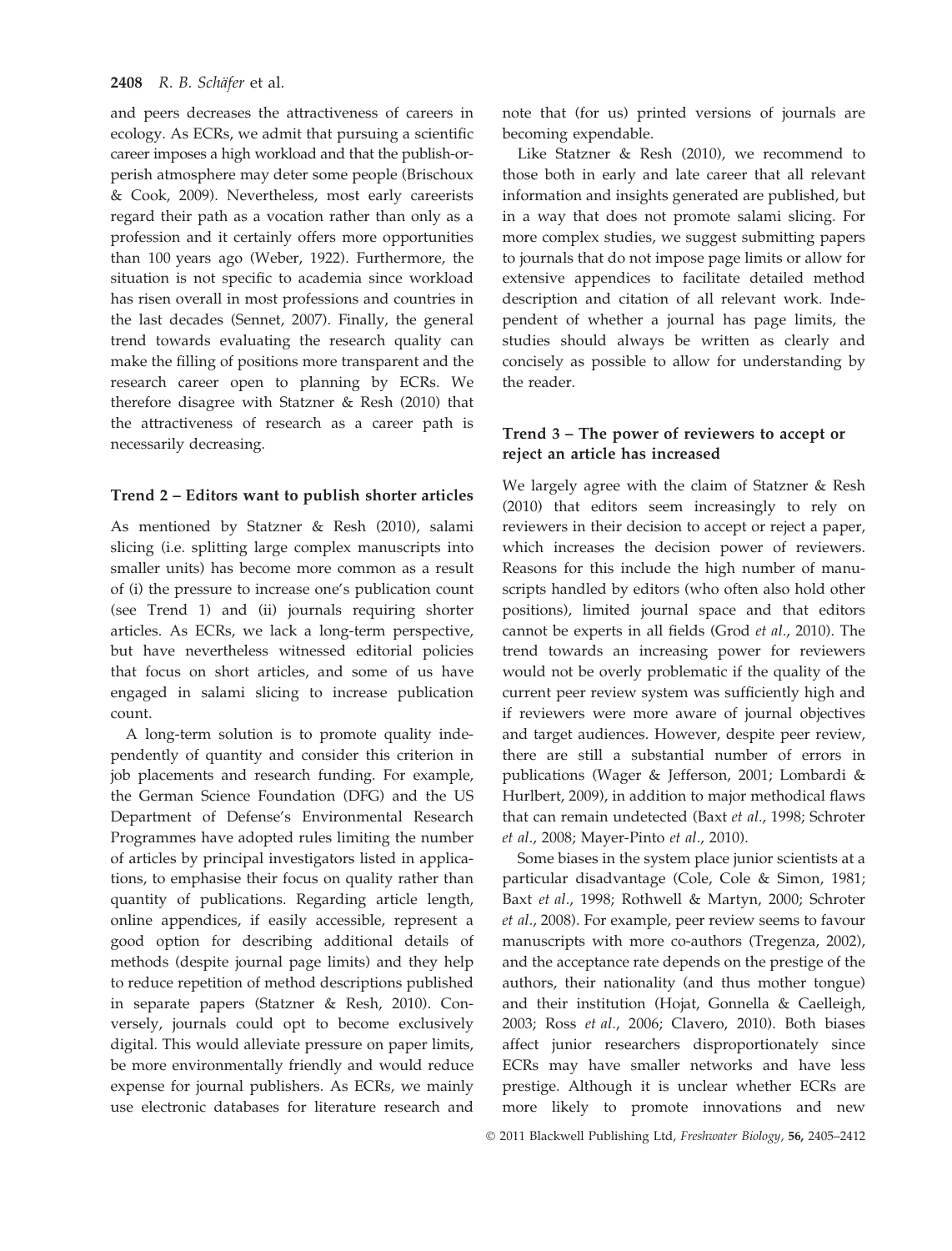paradigms, peer review can also impede the dissemination of novel ideas (Bauer, 2004; Hojat et al., 2003; Wager & Jefferson, 2001). However, there is no alternative to peer review to control the quality of scientific publications, but we do suggest two immediate lines for improvement of the system, from which both ECRs and LCRs would benefit.

First, editors should reclaim their position and be confident to make the final decision on a paper, which includes overruling reviewer statements and recommendations. This is especially important as several studies have highlighted the subjectivity of reviewers judgments (Cole et al., 1981; Rothwell & Martyn, 2000; Rasmussen, Langer & Alroe, 2006; Neff & Olden, 2006), which may inhibit the spread of innovative ideas. Others have suggested a more thorough monitoring of reviewer comments, either by the editor or by editorial staff, for rude and overtly biased reviews (Mulligan & Raphael, 2010). To avoid an increase in the already high workload of editors that would be associated with the suggested changes, the number of editors could be increased. Such approaches may be supplemented by a system designed to allow reviewers, editors and⁄or the authors to rate the reviews. This may not only improve the peer review system generally but also specifically aid ECRs when they begin to serve as editors or reviewers since they will have a reference that specifically relates to reviewing. The problem of retaliation by authors for negative reviews is certainly important, but this could be alleviated by focussing on the average ratings of reviewers and the general acceptance/rejection rate recommended by a reviewer. Hence, the rating system could at least be used to identify 'black sheep' in the reviewer community.

Second, the peer review system would benefit from double (authors and reviewers anonymous)- or tripleblind (authors, reviewers and editors anonymous) review. This may alleviate several of the biases mentioned above (e.g. facilitating the acceptance of female first-authored papers: Budden et al., 2008; reducing the trend of accepting papers from neartop-ranked universities: Blank, 1991). Blind review is already in practice in several journals in psychology and medicine (Ross et al., 2006; Budden et al., 2008). The lack of double- or triple-blind review in ecology is surprising, given that only marginal technical and structural changes would be needed. However, blind review is not a universal panacea because the

© 2011 Blackwell Publishing Ltd, Freshwater Biology, 56, 2405-2412

reviewer may still be able to identify institutes and working groups.

Like their more senior colleagues, ECRs should provide impartial, balanced reviews that enable editors to make final decisions based on the review. If graduate courses on article reviewing are not available, LCRs should provide guidance and feedback to junior reviewers on how to write useful reviews. For example, the journal Marine and Freshwater Research has a process where ECRs sign up to review several papers and the editor then provides feedback on those reviews. Furthermore, at the 2011 Ecological Society of America annual meeting and the Symposium of the European Freshwater Societies, workshops explored the peer review process and editors-in-chief of various ecological journals (e.g. Ecology Letters, Trends in Ecology and Evolution, Frontiers in Ecology and the Environment, Ecology, Freshwater Biology, Aquatic Sciences) offered advice and guidance (especially) to ECRs. Mentors can also involve their postdocs and postgraduate students in the peer review process and debrief them on the outcome of reviews with which they were involved (Donaldson et al., 2010). Although the quality standards should not be lower in the review of papers by ECRs, editors could potentially request reviewers to be more constructive and specific (e.g. to suggest alternatives) with their comments. It may also be beneficial for editors to allow ECRs to revise or resubmit their manuscripts (potentially for a second round of review) before they are rejected. Overall, more guidance for ECRs at the beginning could pay dividends because a proportion of them will become senior scientists and some will hold editor positions later in their careers and they will be influenced by previous experiences and quality standards.

## Trend 4 – Editorial policies are encouraging a reduction in the number of citations and limiting citations to the most recent articles

There is indeed a challenge in trying to balance the citation of historical literature with contemporary articles. We are concerned with this trend given that scientific ideas and methods should be acknowledged irrespective of the date of publication. The trend probably emerges from the digital world, which facilitates a focus on the most recent articles, and some editorial polices encourage that approach (Wilson, 2007; Sarkis, 2009). For example, the default for a search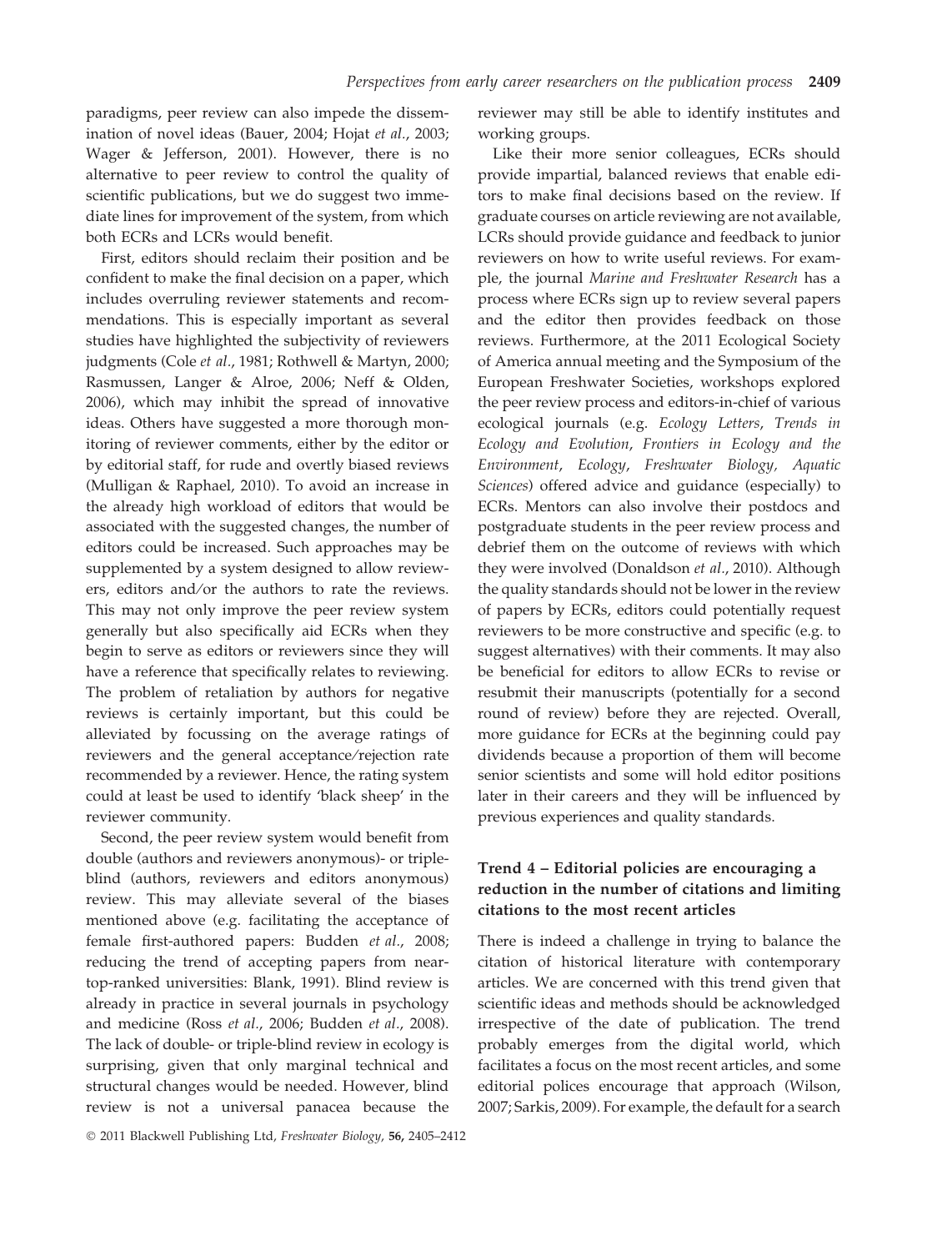## 2410 R. B. Schäfer et al.

in Web of Science is to order results from most recent to oldest. Moreover, Web of Science has good coverage back to 1996 but is less complete before that. This leads to a bias towards more recent papers in a literature search that relies only on Web of Science and other digital sources. Similarly, older sources are underrepresented in Google Scholar as they are less covered in the digital world. Generally, older papers are less easily accessible. To counter this, we suggest that historical works should be (i) increasingly archived digitally, as for back issues of many journals and for some topics (e.g. http://www.biodiversitylibrary.org), and (ii) included in scientific databases.

We recommend that ECRs always conduct a thorough database search and also study the reference lists of seminal papers and reviews for an overview of all relevant publications. We also recommend challenging reviewers and editors if they want to replace old seminal papers with more recent literature. New papers should cite all relevant work, including 'outdated' key papers from the past and acknowledge the origin of ideas (McIntosh, 1985).

# Trend 5 – Reviewers regularly add comments about the poor language skills of non-native writers of English, and the tenor of reviews has become harsher and less helpful

Most of us have received reviewers' comments on English writing skills, but we are unsure whether reviews have become harsher because of our lack of long-term experience in the review system. Receiving harsh reviews may be especially disheartening for young scientists. Possible reasons for harsh reviews seem mainly to relate to a shortage of time. Authors may submit sloppy papers that have not adequately been proof read, and hard-pressed reviewers write terse, possibly rude, reports (McPeek et al., 2009). We have outlined above how the peer review system may be more supportive of ECR development (see Trend 3), and we encourage ECRs to have their papers reviewed prior to submission by an independent senior colleague with expertise in scientific writing in English.

Reviewers should always avoid being rude and editors might consider censoring unnecessarily harsh reviews. Poor-quality English and writing skills are certainly problems for reviewers and readers, but given the differences in writing styles between generations and disciplines, some comments may not be valid but simply reflect preferences in writing styles. We suggest that such comments should be crosschecked in the editorial office before returning the reviewed manuscript to the authors. Moreover, the quality of the research should be the main concern of reviewers as long as a manuscript is understandable and spelling and wording is grammatically correct.

We encourage ECRs themselves to refrain from callous and unhelpful criticism when they are reviewing and to report unnecessarily harsh reviews of their own work to editors. Nevertheless, it should be made explicit when a submitted manuscript's format, methods, style and grammar do not meet the required standards.

## Trend 6 – To save money, more copy editing is being outsourced from journal editors to others

The role of the journal editor has undoubtedly changed through time. Rarely do the editors themselves provide detailed copy edits and in many cases copy edits simply do not take place. However, as long as a paper is easy to read and understand, is free of mistakes and the page is professionally set, it probably does not matter to the author or reader, exactly who has done the copy editing. There are certainly errors during copy editing, but mandatory professional copy editing would increase the costs of publishing and ECRs, in particular, already find publication fees for some journals prohibitive. The quality of copy editing can also vary greatly between publishing houses. We are unaware of any study that documents a decline in copy editing over time. Nevertheless, given the increased reliance on technology (e.g. spell checks and grammar tools) and the increased volume of submissions that result from the desire to publish rapidly (Aarssen et al., 2008; Neff & Olden, 2010), the suspected deterioration of copy editing may be real. Another potential cause of deterioration is the profit motive of publishing houses, which have outsourced or limited the checking of manuscripts. We suggest that authors comment on lowquality copy editing to journal editors and resist unrealistic time pressures imposed by technical editors at the proof stage.

## Conclusions

Publishing is an essential part of science. Deterioration of the publication system therefore threatens the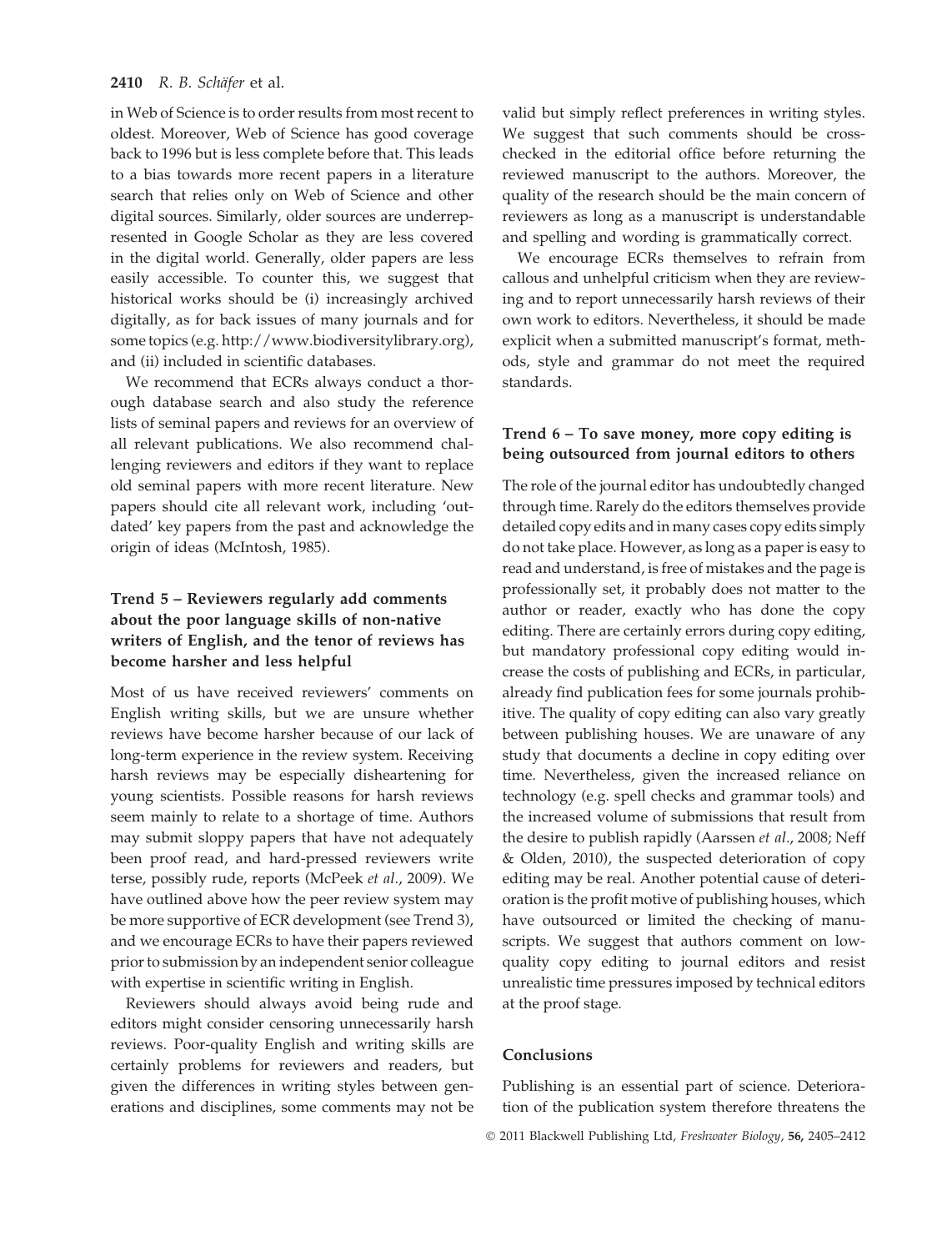dissemination of knowledge and scientific careers in important ways. We clearly share many of the concerns identified by Statzner & Resh (2010), and we have outlined several recommendations on how the negative trends can be reversed through cooperation between the generations. In addition to negative trends, there are also positive trends: the increasing digital access to information; shift from quantity to quality in research evaluation; and increasing transparency in evaluations are all examples. Further, the pressure to disseminate science (both through journals and other outlets) is not inherently bad since the majority of research is funded by the taxpayer. However, these positive trends do not negate major problems, such as the inappropriate use of some performance metrics, salami slicing of papers and growing publication pressure on researchers. These potentially lower the quality of publications and slow down the dissemination of ideas.

Mentoring and greater involvement in the publication process would facilitate the development of ECRs and help to rectify some of the challenges faced by ECRs. Given that ECRs are the future, senior scientists should involve their junior colleagues in discussion, action and positions regarding publication and evaluation of science. All members of the scientific community are responsible for developing and maintaining a publication process that is as sound as possible.

### Acknowledgments

The authors thank Bernhard Statzner for putting us in contact. JAC was supported by the Applied Environmental Decision Analysis CERF. FB acknowledges funding by National Science Foundation grant IOS-0926802 to Harvey B. Lillywhite while working on this project. SJC acknowledges NSERC and the Canada Research Chairs Programme for financial support and his laboratory for discussions on this topic. RA acknowledges the German Ministry for Education and Research for financial support within the project Besatzfisch in the Programme for Social-Ecological Research (grant #01UU0907, http://www.besatzfisch.de). NB acknowledges funding by the Spanish Ministry of Education and Science FEDER (grant CGL2007-60163/BOS) and thanks Koen Martens for discussion and his suggestions. The authors are grateful for the suggestions of Brian Moss and two anonymous reviewers that helped to improve the manuscript.

- Aarssen L.W., Tregenza T., Budden A.E., Lortie C.J., Koricheva J. & Leimu R. (2008) Bang for your buck: rejection rates and impact factors in ecological journals. The Open Ecology Journal, 1, 14–19.
- Bauer H.H. (2004) Science in the 21st century: knowledge monopolies and research cartels. Journal of Scientific Exploration, 18, 643–660.
- Baxt W.G., Waeckerle J.F., Berlin J.A. & Callaham M.L. (1998) Who reviews reviewers? Feasibility of using a fictitious manuscript to evaluate peer review performance. Annals of Emergency Medicine, 32, 310-317.
- Blank R. (1991) The effects of double-blind versus singleblind reviewing: experimental evidence from The American Economic Review. The American Economic Review, 81, 1041–1067.
- Brischoux F. & Cook T.R. (2009) Juniors seek an end to the impact factor race. BioScience, 59, 638–639.
- Budden A.E., Tregenza T., Aarssen L.W., Koricheva J.K., Leimu R. & Lortie C.J. (2008) Double-blind review favours increased representation of female authors. Trends in Ecology and Evolution, 23, 4–6.
- Clavero M. (2010) ''Awkward wording. Rephrase'': linguistic injustice in ecological journals. Trends in Ecology & Evolution,  $25$ , 552-553.
- Cole S., Cole J.R. & Simon G.A. (1981) Chance and consensus in peer review. Science, 214, 881–886.
- Donaldson M.R., Hasler C.T., Hanson K.C., Clark T.D., Hinch S.G. & Cooke S.J. (2010) Injecting youth into peer-review to increase its sustainability: a case study of ecology journals. Ideas in Ecology and Evolution, 3,  $1 - 7$ .
- Grod O.N., Lortie C.J. & Budden A.E. (2010) Behind the shroud: a survey of editors in ecology and evolution. Frontiers in Ecology and the Environment, 8, 187–192.
- Hirsch J.E. (2005) An index to quantify an individual's scientific research output. Proceedings of the National Academy of Sciences of the United States of America, 102, 16569–16572.
- Hojat M., Gonnella J.S. & Caelleigh A.S. (2003) Impartial judgment by the ''gatekeepers'' of science: fallibility and accountability in the peer review process. Advances in Health Sciences Education, 8, 75–96.
- Lombardi C.M. & Hurlbert S.H. (2009) Misprescription and misuse of one-tailed tests. Australasian Journal of Ecology, 34, 447–468.
- Mayer-Pinto M., Underwood A.J., Tolhurst T. & Coleman R.A. (2010) Effects of metals on aquatic assemblages: what do we really know? Journal of Experimental Marine Biology and Ecology, 391, 1–9.
- McIntosh R.P. (1985) The Background of Ecology: Concept and Theory. Cambridge University Press, Cambridge.

© 2011 Blackwell Publishing Ltd, Freshwater Biology, 56, 2405-2412